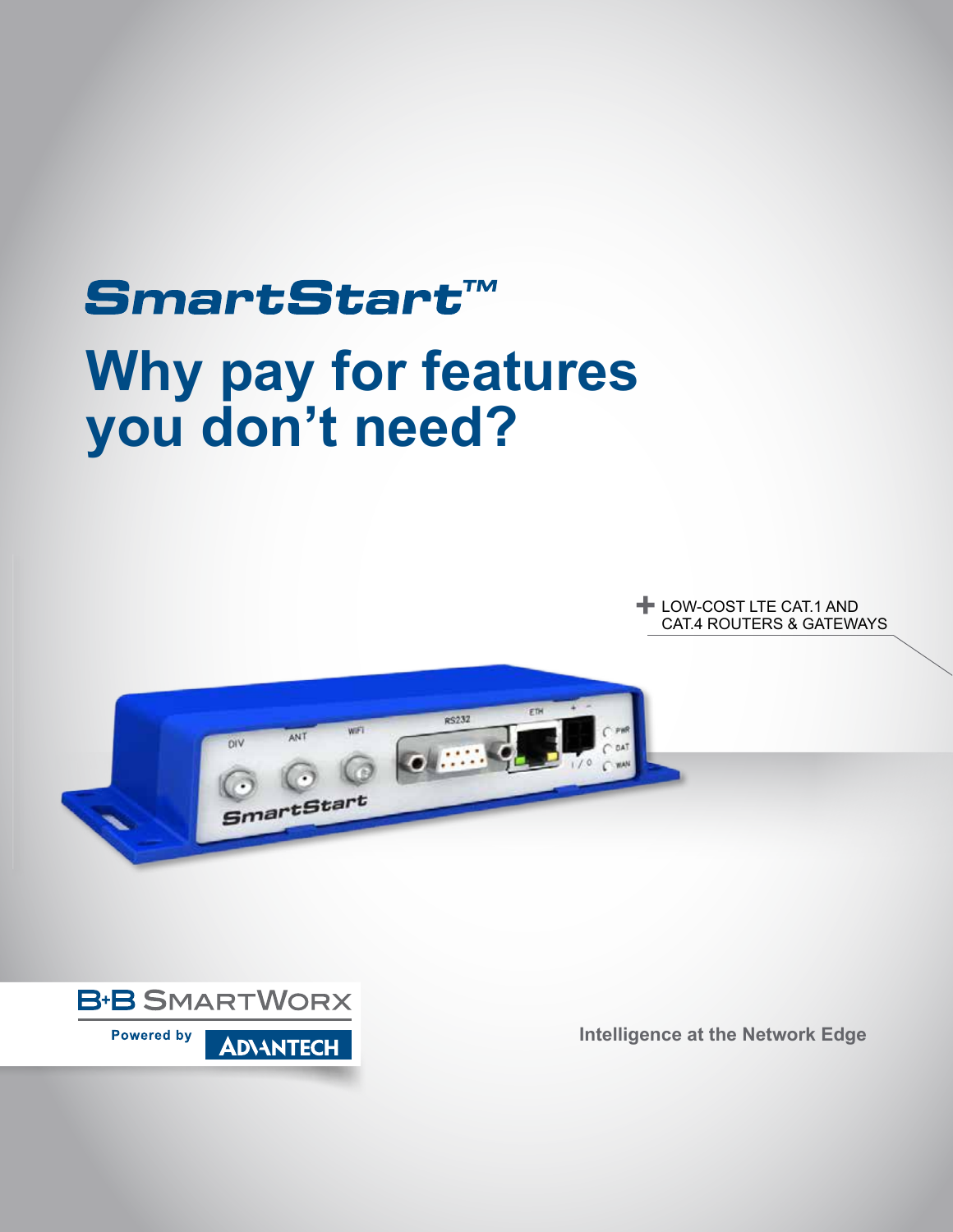# SmartStart™ **WHY PAY FOR FEATURES THAT YOU DON'T NEED?**

Low cost SmartStart LTE Cat.1 and Cat.4 cellular routers and gateways connect Ethernet, RS-232 and I/O devices to a cellular network. Typical applications include remote installations like kisoks, point of sales equipment and lottery terminals.





- **+** For industrial IoT and consumer focused high speed data applications.
- **+** Power consumption similar to 2G devices. Optimized for solar and battery powered applications. Low Power Mode drops power consumption to 40 mW and can be triggered by timers, low voltage detection or I/O.
- **+** Automatic fallback to 2G or 3G in areas where LTE is not yet available.
- **+** Ethernet, serial RS-232 and I/O for connecting a wide array of field assets with DIN rail or wall mounting.
- **+** Resilient wireless or wired connections.
- **+** Enhanced memory to host custom software applications and a wide variety of protocols.
- **+** Easy deployment, mass maintenance and troubleshooting with our SmartWorx Hub™ remote management and monitoring tools.
- **+** Full range of LTE communications capabilities including video streams.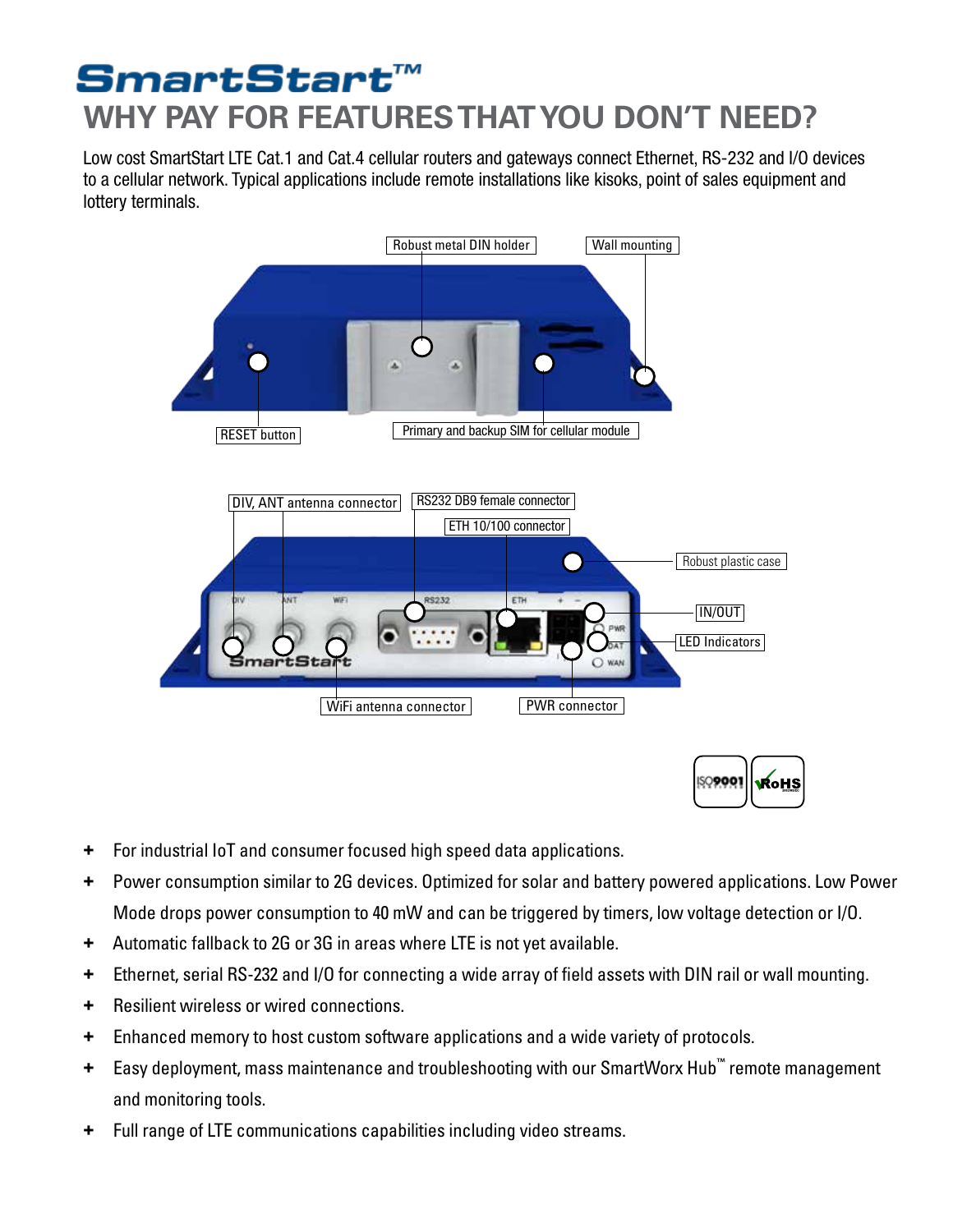# **Intelligent**

- + Download our User Modules for specialized functions. Use the router as an AT Modem Emulator, a Modbus RTU/ TCP gateway and more.
- + Create your own Linux scripts for additional special functions.
- + Create multiple software configurations for each router and switch between them at any time.
- + Upgrade router configuration and firmware from your central server, allowing for simultaneous mass reconfiguration of every router on the network.
- + Use a secure Web interface to configure and manage the SmartStart from remote locations.
- + Low power consumption mode for solar and battery power applications.

# **Powerful**

- + Full support for LTE
- + 256 MB flash memory, 512 MB RAM and 128kB M-RAM
- + Upload speeds of up to 50 Mbit/s and download speeds of up to 100 Mbit/s easily handles video applications

### Safe and Secure

- + Real time data encryption and the creation of VPN tunnels using IPsec, OpenVPN and L2TP.
- + Support for DHCP, NAT, NAT-T, DynDNS, NTP, VRRP, control by SMS, and numerous other functions.

## Rugged and Reliable

- + Dual SIM card ports for automatic failover\*
- + Designed and manufactured for use in tough environmental conditions
- $+$  Extended operational temperature range from -40 °C to +75 °C
- + 10-60 VDC operation with transient and reverse polarity voltage protection
- Industrial certifications